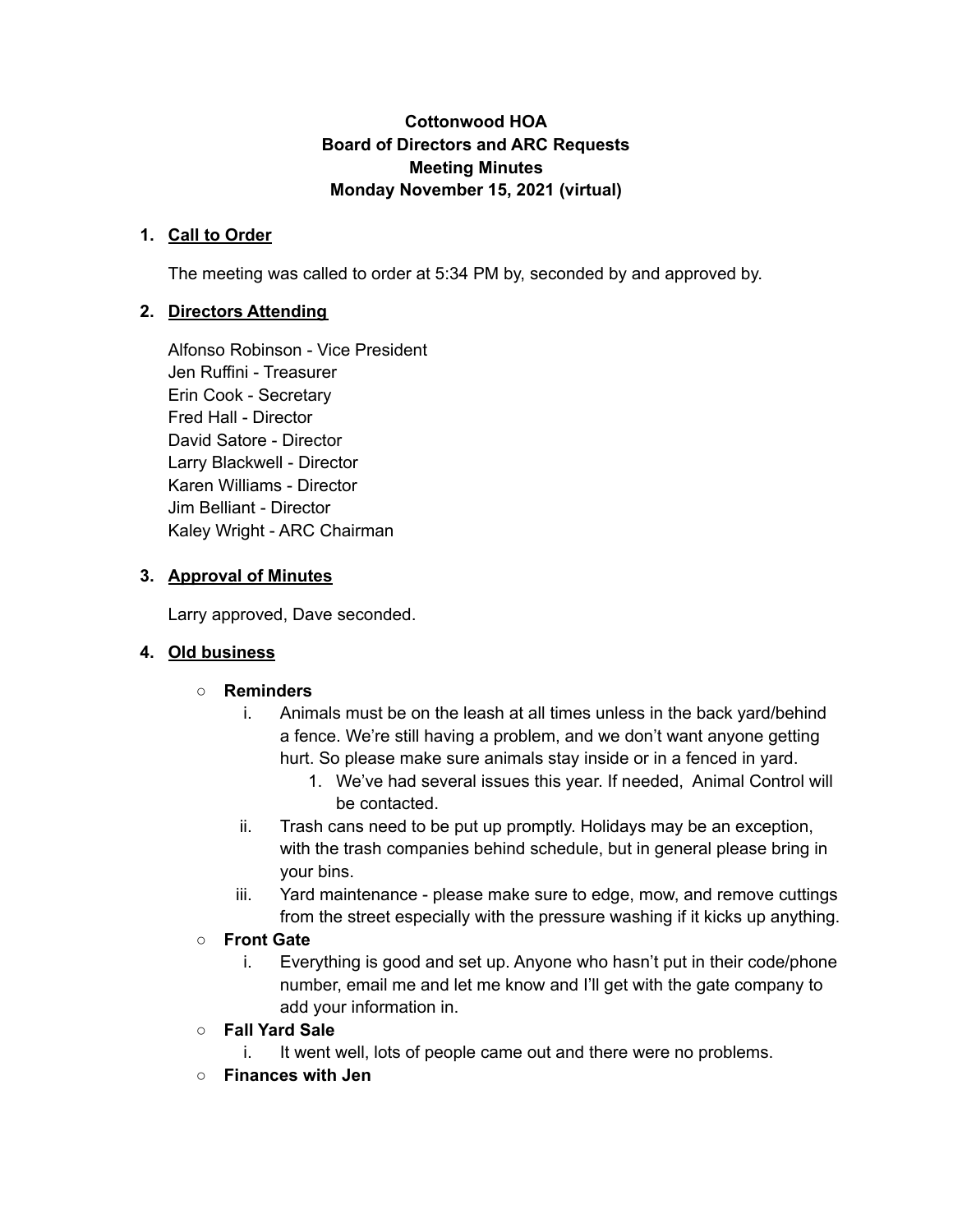i. Nothing new really. I did have a question for EPM about something small but they've not gotten back to me yet. I'll let you know when they do.

# **5. New Business**

- Virtuous Management with Ms. Nicki (on the call)
	- i. **History on the company:** Nicki manages everything from Crestview to Biloxi. Dan Buttner is the owner, and has been in this business for over 20 years. This company has over 89 properties currently. All managers having servant heart; work in the direction of the board and within Florida statute. Communication is #1 priority along with transparency.
	- ii. Use appfolio software to let board members login and review documents such as invoices and allow us to pay directly from there. This sends payment requests to the accounts payable department and they send out the payment.
	- iii. There's a portal login for all homeowners and will have the CCRs and a section for the financials. Replaces the need for a website. Portal also allows them to communicate by email blast or text message to all homeowners. Homeowners can make payments and view their balance directly from the portal.
	- iv. **Services:** association manager does property inspections and visits every other week. A report is sent to the board including anything they see. Have the option to auto-send violation letters, or let the board approve/review before sending out.
	- v. **Finances:** the accounting team collects all the payables which are included on the board report each month. Provided 20 business days after the previous month. At the end of the year they work with an auditor if requested.
	- vi. **ARC Requests:** Process all ARC requests, compile it all, then send to the ARC board and then will send out the approvals/denials.
	- vii. **Questions:**
		- 1. Stated 89 properties; are any of those local that we would recognize?
			- a. In the Pensacola market, there are quite a few HOAs we cover. Condos in Perdido and Orange Beach area. In Pensacola we have 10-12 including DR Horton and quite a few of the developer accounts.
		- 2. How do you handle multiple time violations?
			- a. Boards will have their own policies depending on their strictness. Typically the first time is an email reminder. Second time's a letter. Third is a certified letter. HOAs can also start with a certified letter or regular letter, depending on their preference. Boards get to choose how this is handled. There can be a fining committee to handle violations and appeals.
		- 3. Cost?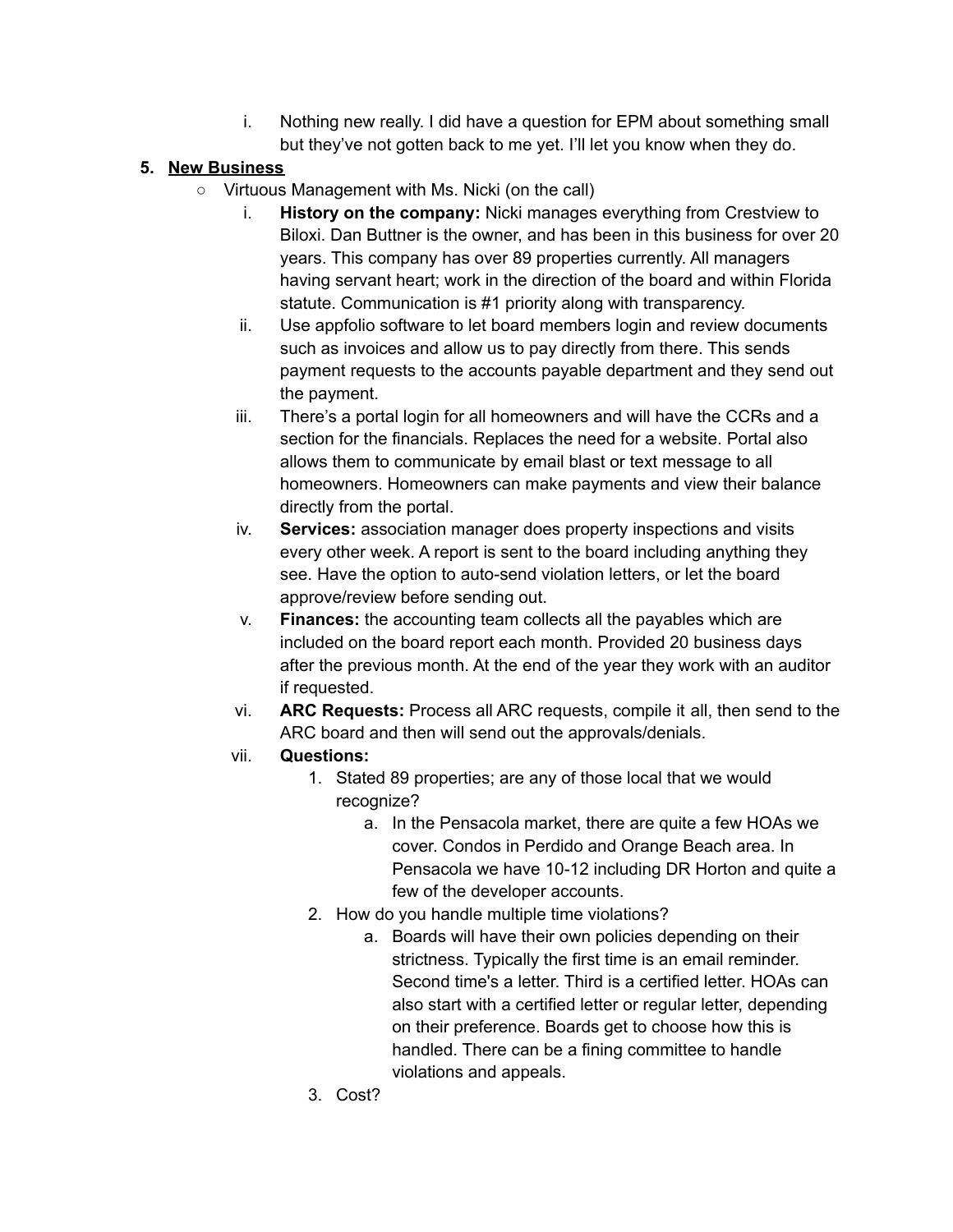- a. \$1200 monthly (\$14,400 year), we attend quarterly meetings, but we don't charge extra for attending additional meetings we just need some notice. The only additional costs would be postage/printing and copies (no markup). We don't have a bunch of other fees, everything else is included in the monthly/yearly cost.
- b. At the end of year, the association manager will assist with the next year's budget, going over prior budgets, and handle the budget meeting itself.
- 4. Does the association property manager stay the same person?
	- a. Yes, unless the board is unhappy with that manager and then we'd accommodate the change.
	- b. All of them are Florida licensed, including all necessary training, inhouse training, and ongoing training plus the accounting team will work with them so they're always up to date on the needed information for the board.
- 5. Budgeting information a standard accounting format?
	- a. Yes.
- 6. Do you offer ARC support?
	- a. The Appfolio system allows owners to upload ARC requests to the portal and lets the board review and approve directly in the system even mid-meeting after they've been voted on. Some boards don't like that, so we can accommodate whatever the board wants including any ARC forms, and the association manager will receive all ARC info, make sure it's correct, then send it to the board.
- 7. What would the transition look like from our current manager to you guys?
	- a. 45-60 days is recommended before we begin, but we can get prepped in as little as 30 days. This gives us time to get owners signed up on the portal, get ourselves set up with your information coming from the other management company, and get everything in order. We've not really run into problems with this transition before.
- 8. Some homeowners are reluctant to give out their information. For those homeowners, how would they get in contact with you and also if the CC&Rs are behind a secure portal, how would they get a hold of those documents without registering?
	- a. Typically, if someone doesn't want to be emailed the CC&Rs, we mail them out. They're also on sunbiz.org, where all HOA documents are kept.
	- b. All homeowners are loaded into the system when we get your business, but it's on them if they want to activate it. If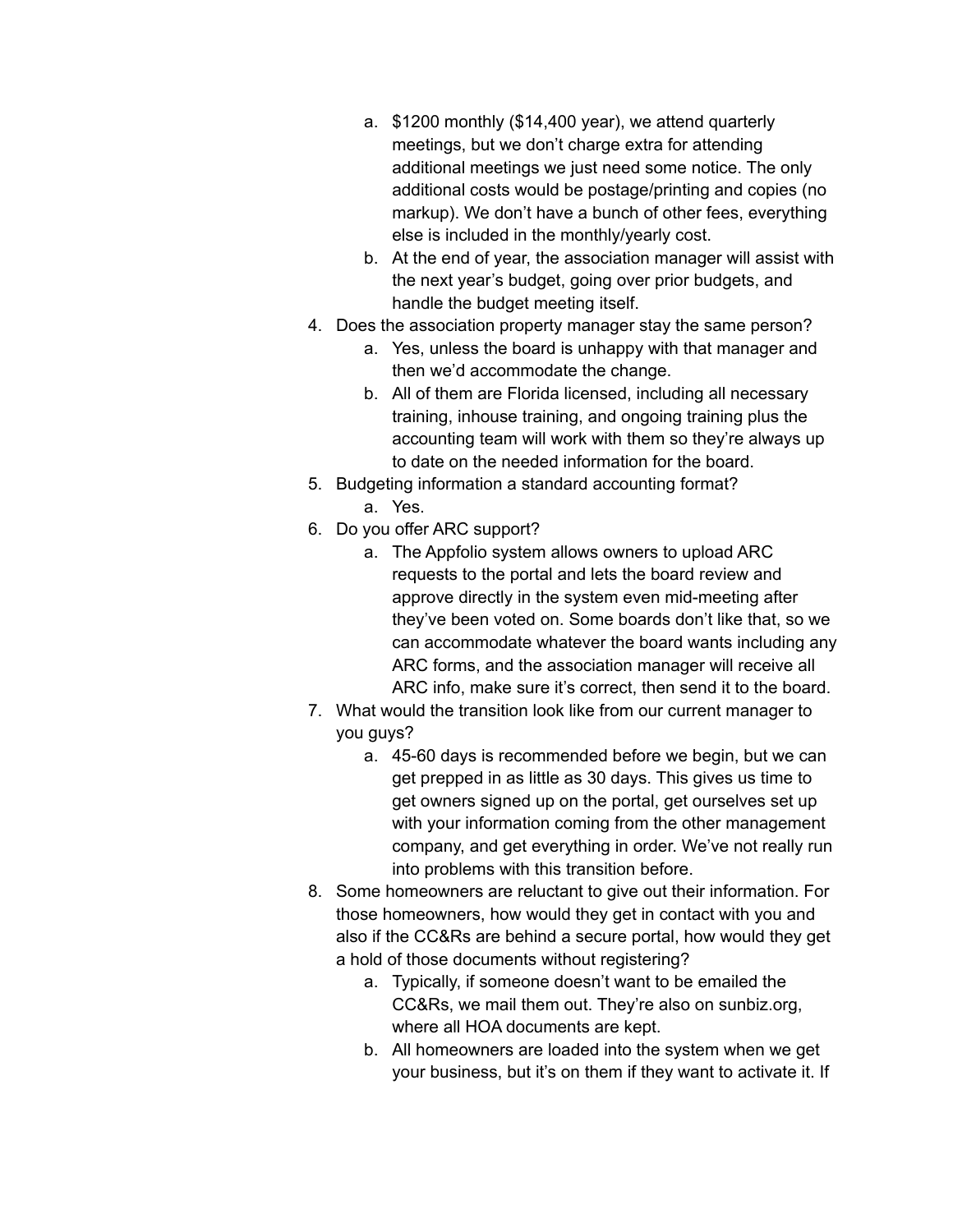they need help setting it up, then they can have the association manager help with that.

- c. Renters should be able to be added as a sub-owner to be included in any email blasts, but won't have the same access that the owner's do as they don't own the property.
- 9. Is this company privately owned?
	- a. Yes, we're privately owned by a singular owner.
- 10. How do you handle delinquent collections?
	- a. Depends on your documents, but in February a new statute dictates that a new letter must go out to homeowners before it can be turned into an attorney. Most HOAs we work with will dictate 30 or 60 days past due. Some will give a final notice before going ahead with the collections process. It's truly up to the board/document's discretion.
- 11. What is the contract cycle?
	- a. Contracts are for one year. There's an out clause for either party, but in 4 years we've never been fired. 3% is built into the contract to increase, but we also negotiate with the board every year. This 3% is mostly so we can increase how much our employees get paid or bonuses they might receive.
- 12. Would it be possible for board members to look through the appfolio software?
	- a. I can send you the link for it and you can look at the tutorials for a feel of it.

#### **○ Front Gate**

- i. The cost for the front gate to stay closed (wear and tear) would basically force us to replace the gates sooner rather than later. However, if we want to survey the homeowners it'll be about \$365 for drafting and mailing the letters.
	- 1. The gates are extremely expensive to replace. Based on a conversation with the gate technician, it would be at least \$10k to replace what would be worn down by the additional wear and tear. Eventually it will need replacing anyway due to normal wear and tear, but that timeline is accelerated when keeping the gates closed full time.
	- 2. The question is what the homeowners think and if that additional cost to their dues is worth it.
	- 3. There's also the cost of having to reprogram the timer system if we go through with that option on keeping the gate open only to allow buses to ocme through morning/afternoon, because due to half days or other events that timer would either need to be reprogrammed for that day (maintenance cost) or those kids will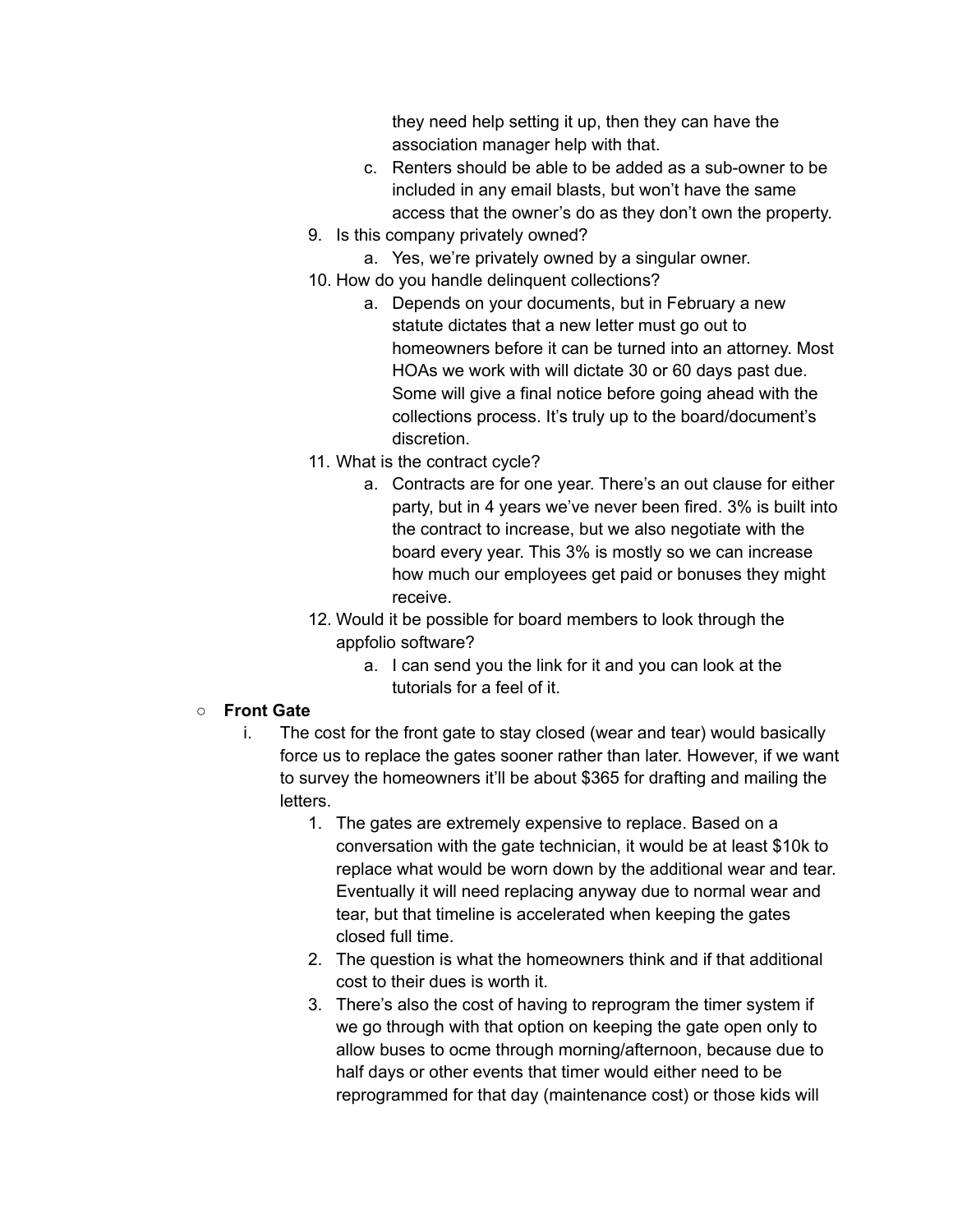be left to walk home or the younger kids would be brought back to the school due to absence of parents and thee ability to drop the kids at the front of their house.

- 4. Might want to reconsider closing in the sides, as a compromise so that when the gates *are* closed no one can walk through them and bypass the security of it.
- Street Signs
	- i. Gulf Coast Traffic and Engineering says that the post is \$63 for one and \$105.47 for the stop sign. Second company was more expensive, and EPM is getting a quote from a third vendor who have sturdier signs. For the street signs, we'd need a total of 10 signs at \$42.50 so that's \$425 and the drive rivet (20 total needed) at \$1.10 each, which is \$22 total. So for the total all said, after tax, it should be \$480.53 for the signs and the rivets for them.
	- ii. We discussed adding a 3 way stop on Iron Gate but it isn't going to deter people from speeding on the first part of that street. We might need to think about speed bumps in the future.
		- 1. Speedbumps are \$949 total per bump, Kaley's researched this before.

# **6. ARC Requests**

- Steward Heatherton Shed
	- i. Construction shall be of brick or "hardie board" siding and the roof constructed utilizing fiberglass shingles. The building shall be of a color and quality comparable to the main house and all colors shall be specified and approved by the ARC. No metal shall be permitted. The total area shall not exceed 400 sq. feet and shall be located no closer than five (5) feet from the side and rear property lines. No building or design shall violate the ordinances of Santa Rosa County. No more than one (1) outbuilding shall be allowed. No plumbing shall be connected or provided within this structure. Must include 20' setback from back of home. 8 feet height, 12 feet width, 16 feet length. Exterior is L/P Smart siding, tan color to blend with Brick on home. Shingled roof to match homes roof shingles. Shed will be anchored tie down to sustain 160 mile per hour wind load. Double Doors in front of shed with a 5 foot ramp. Two 2 x 3 windows in the front of shed. Location - Left rear of the backyard near the fence. The windows, door and trim are white.
	- ii. All approved
	- iii. Stipulation: Must be contractor grade construction with all new materials.
- Knight Brighton Swimming Pool
	- i. Inground, 15 x 31 Vinyl lined swimming pool in backyard. Kidney shaped was approved.
	- ii. All approved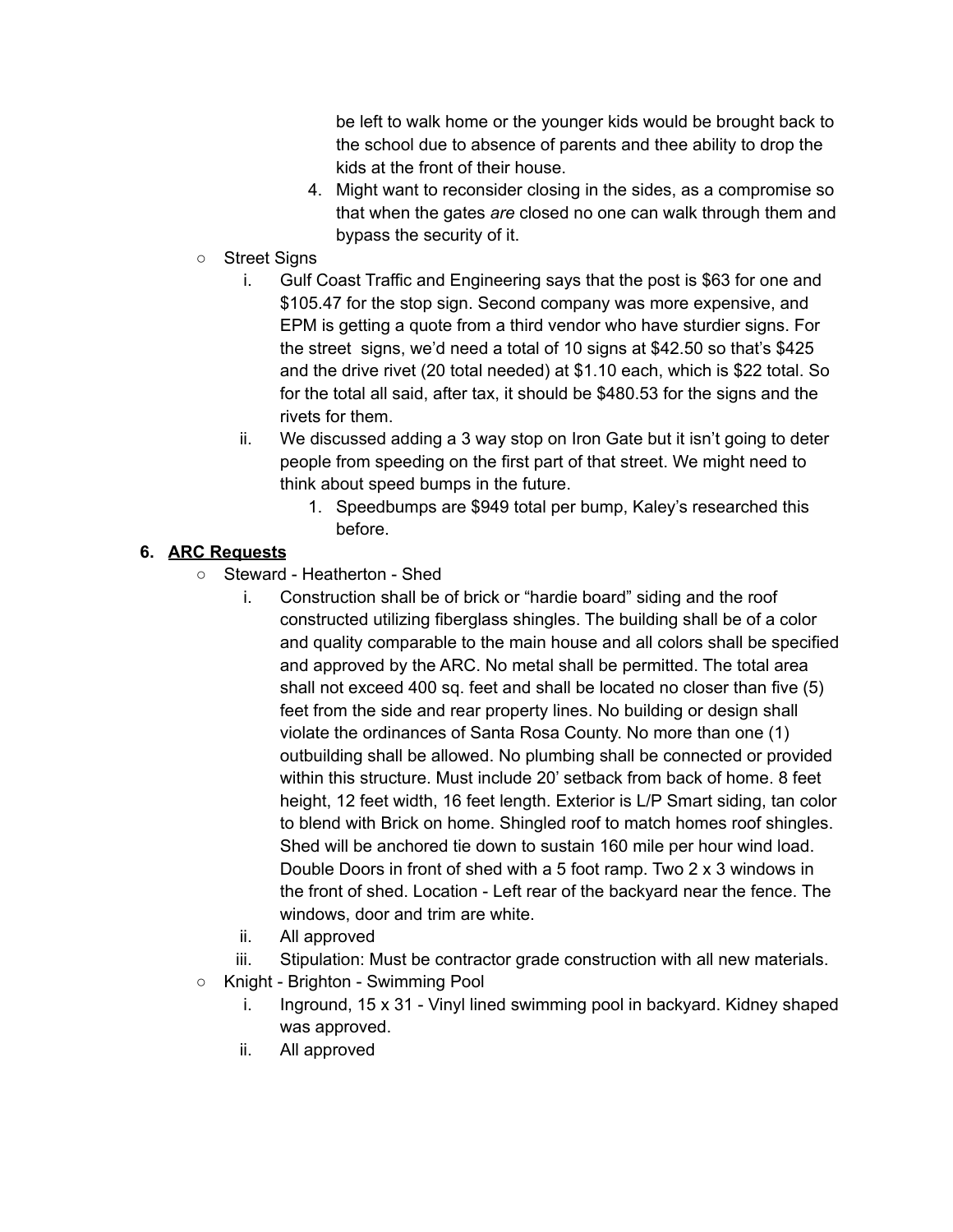- iii. Stipulation: All pools and pool equipment must be installed by a professional contractor grade and must meet all of the Santa Rosa County Building codes.
- Ponti Iron Gate Pool
	- i. 46 Length, 13 width, flagstone type, grey colored
	- ii. All approved
	- iii. Stipulation: All pools and pool equipment must be installed by a professional contractor grade and must meet all of the Santa Rosa County Building codes.
- Stansbury- Heatherton Shed
	- i. Construction shall be of brick or "hardie board" siding and the roof constructed utilizing fiberglass shingles. The building shall be of a color and quality comparable to the main house and all colors shall be specified and approved by the ARC. No metal shall be permitted. The total area shall not exceed 400 sq. feet and shall be located no closer than five (5) feet from the side and rear property lines. No building or design shall violate the ordinances of Santa Rosa County. No more than one (1) outbuilding shall be allowed. No plumbing shall be connected or provided within this structure. Must include 20' setback from back of home. Per your ARC Request, this was approved, Shed will be 10 foot x 20 foot, color is heritage park. Roof shingles will be brown and match roof of home. Shed will be located on the back right side of lot. Shed will sit 6 feet from the side fence and 6 feet from the rear fence. 2 windows, roll up door sitting on a concrete slab. Shed hardie board will be painted heritage oak which will blend with the environment, and the trim will be stucco tan to match trim on the house.
	- ii. All approved
	- iii. Stipulation: Must be contractor grade construction with all new materials.
- Ruffini Heatherton Security cameras
	- i. 6 Security cameras for the driveway, front yard, backyard and front door area.
	- ii. All approved
- Maloney Heatherton Roof replacement on shed
	- i. Roof on storage shed replaced as it's worn and leaking. Intends to use a licensed contractor, replace with lifetime dimensional shingles that match the house shingles (black color).
	- ii. All approved

## **7. Homeowner Time**

- Mr. Brimer
	- i. Gate; every month we talk about this and I think the community needs to answer this question on what to do or else we'll just keep talking about it.
		- 1. We've agreed we're going to look at doing a survey for this situation.